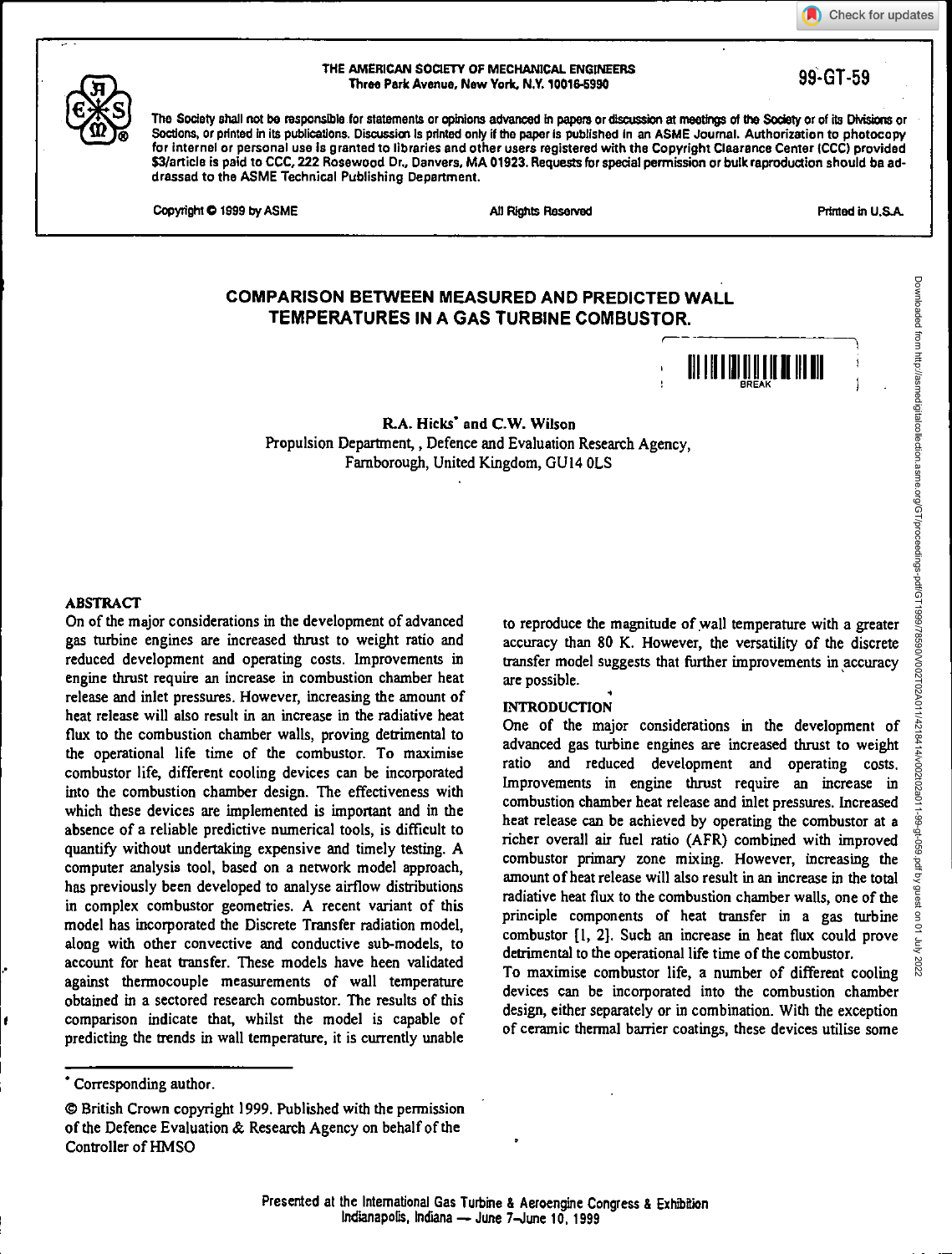of the combustion chamber/annuli air flow, either directly, as in the case of film cooling techniques such as 'Z' ring and effusion patch cooling methods, or indirectly, by incorporating ribs onto the outside wall of the combustion chamber. The effectiveness with which these cooling devices are implemented in a combustion chamber design is important from two points of view. First of all is their ability to maintain the combustor walls at an acceptable temperature. However, an equally important consideration is how much of the inlet air flow is required to achieve this. The injection of large amounts of cooling air can have an adverse effect on emission control and thus, should be minimised. In the absence of a reliable predictive numerical tool however, it is difficult to quantify the effectiveness of a combustor's cooling strategy without undertaking expensive and timely testing.

Network methods [3] have demonstrated their ability to predict flow distributions for complicated and unusual combustor geometries effectively, whilst retaining the advantage of rapid execution. The network method relies on a system in which an arbitrary geometry is divided into a number of independent sub-flows linked together to model a physical process. Recent incarnations of this approach [4] have included heat transfer analysis. Experimental thermal paint data was used to validate the heat transfer model [5]. However, this proved to be inadequate as the bandwidth of the thermal paint data were too wide to accurately compare with computed combustor wall temperatures. Therefore, a programme of work has been undertaken to generate more precise experimental data on combustor wall temperatures. This paper describes the experimental work and discusses the validity of the corresponding network model (FLOWNET) predictions, and models therein.

## EXPERIMENTAL MEASUREMENTS

Wall temperature measurements were obtained using a four burner annular combustor sector for which experimental thermal paint data was available from an earlier test programme; although only available for one set of operating conditions, the availability of thermal paint data would allow some confirmation of measured wall temperatures. The design of the combustor incorporated both 'Z'-ring and angled effusion film cooling devices, Figure 1. External heat transfer to the inner and outer annuli air flows was enhanced through the use of ribs. In addition to these aerodynamic cooling devices, the inside, 'hot' surface of the combustor was coated with a thermal barrier coating (TBC). The coating, which was of the order of 0.5 mm thick, was applied from half way along the first Z-ring cooling `bay' (Figure 1) to the rear of the combustor.

To provide an accurate measurement of combustor wall temperatures, the research combustor was fitted with twenty four 'K' type (Chromel/Alumel) thermocouples. The thermocouples were attached to the outer wall of the combustor only and distributed evenly down the length of the combustor, as indicated in Figure 2. Circumferentially, the thermocouples were fitted equi-spaced between one of the primary ports and the approximate mid-way point to the adjacent primary port, Figure 2. To ensure that only the inner wall temperature was recorded, the 'hot' junction of each thermocouple was located in a small recess in the combustor wall and held in place using a high temperature ceramic adhesive, as illustrated in Figure 3. This approach has previously been used to successfully measure gas turbine combustor wall temperatures [6].

The fragile nature of the thermocouple hot junction, which were made from 0.13 mm diameter wires, meant that each thermocouple had to be housed in a 1 mm diameter, 1 meter long protective stainless steel sheath. The tip of the sheath, into which the hot junction of the thermocouple was embedded, was then swaged down to 0.5 mm diameter to ensure that, when attached to the combustor, the thermocouple accurately recorded the wall temperature.

The instrumented combustor was mounted on the Sector Combustion Rig (SCR) test facility located at DERA. The outputs from the twenty four thermocouples were recorded simultaneously using a Datascan multichannel data logging system, used inconjunction with MTX Pro-pack data logging software, at a rate of 0.1 Hz. To ensure that the thermocouples were working correctly, they were calibrated agianst the measured inlet air temperature, which was varied over a several different values, with the combustor operated 'cold', i.e. no combustion; in the absence of combustion, the combustor wall temperature corresponds to the inlet air temperature.

A reference test condition, based on the maximum rig capability, was defined that matched the experimental test condition at which the thermal paint data had previously been obtained; inlet pressure of 9 bar, inlet temperature equal to 820 K and a combustor air/fuel ratio of 29:1. In addition to this reference condition, data were also obtained for a number of other inlet conditions, as listed in Table I. Typically, thirty samples were taken at each condition and then averaged to find the mean wall temperature distribution along the length of the combustor. By considering a range of different sample times and numbers, mean wall temperatures derived from 30 samples were found to be stationary. The variance in measured temperature values, along with the corresponding mean, maximum and minimum temperature values are tabulated in Table 2. To ensure that no transient effects were present in the measured data, the combustor was allowed to achieve steady state operation before measurements were performed. Steady state operation was typically achieved after about 5 minutes running on station.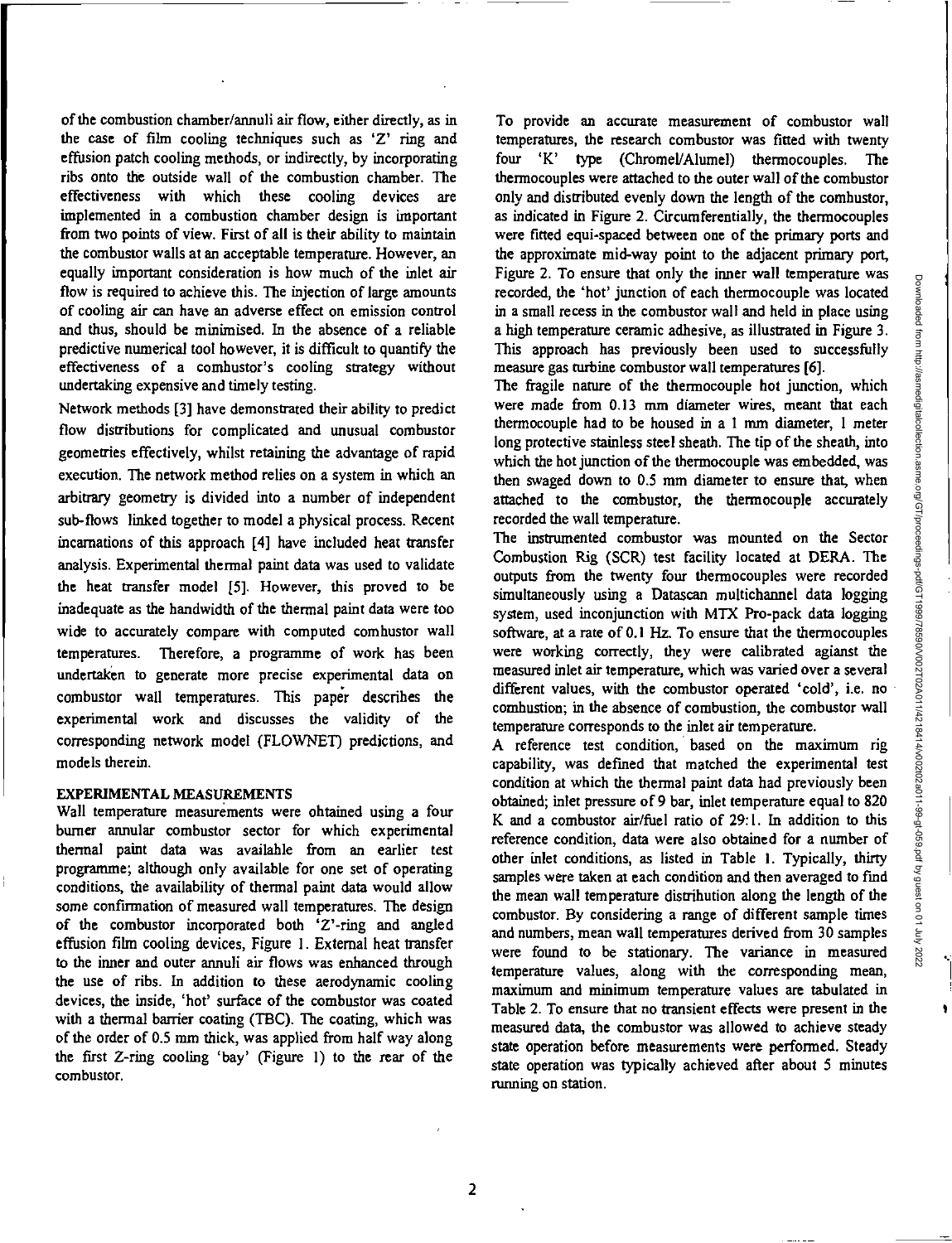#### THE FLOWNET COMPUTER CODE

FLOWNET is a one dimensional computer simulation model which solves complex flow network problems. The original program was produced by 'M-TECH mechanical'; a company based in South Africa and is a commercially available computer code. However, the basic FLOWNET model has been adapted for combustor analysis by Cranfield University [3]. This has involved the inclusion of a number semi-empirical sub-models to represent various features pertinent to a gas turbine combustor. Features considered include such things as cooling/dilution ports, diffusers, pedestals and pin-fins. A gas properties package has also been incorporated in the model to allow the products of combustion to be computed for various efficiency levels [5].

For a gas turbine combustor, FLOWNET divides the combustor into a series of one-dimensional sub-flows (bits), containing independent semi-empirical governing equations, depending upon the feature modelled. Each individual feature of the combustor, such as cooling holes, injectors, etc. can be represented by combinations of bits & elements. These are then linked together by the overall governing equations, to obtain a complete solution of the entire flow field.

The global flow splits and pressure-drops are obtained throughout the combustor using a pressure-correction methodology, which ensures mass continuity. The solution for the energy equation is obtained using a Gauss Seidel scheme [5].

The heat transfer analysis incorporated into FLOWNET accounts for conduction, convection and radiation within the region of the combustor [5). The convection models include the effect of combustor film cooling. Film cooling flows introduced at different axial locations along the combustor may accumulate. Therefore, to account for this, FLOWNET allows a maximum of three films to overlap in this way. Radial and/or axial conduction through multi-layered walls (i.e. thermal barrier coating/metal wall combinations) are also included within the analysis.

Initially, the only radiation model available in the heat transfer analysis made use of a simple semi-empirical relationship [5]. This model, which is based on a luminosity factor [10] and the approach outlined in Lefebvre [2], has only proved capable of providing qualitative agreement with experimental results [5]. This was thought to be associated with the gross simplification made in using bulk gas emissivities, derived from empirical data obtained at pressure below 500 kPa and fuel/air ratios weaker than stoichiometric, bulk pressure, bulk temperature, mean beam length and a soot luminosity factor, all of which made no account of radial or circumferential variation of the properties. Consequently, the heat transfer model incorporated into FLOWNET was extended to include the Discrete Transfer radiation model [7).

The Discrete Transfer method, the implementation of which into FLOWNET is described fully in Reference 4, involves tracing representative 'rays' from one combustor surface to another through the region of interest. For each ray, an intensity distribution is calculated along its length, as a function of a user defined temperature and soot loading distribution, as it passes through the domain. The intensities of the individual rays are then summed at the various wall locations to give the net radiative heat flux.

#### RESULTS AND DISCUSSION

Shown in Figure 4 is the network representation of the research combustor used in this study. The individual bits define the various features of the combustor, such as primary and dilution ports, cooling features, inlet diffuser duct, etc.. These bits are inter-connected with each other via nodes (not shown in the figure for clarity purposes). Each bit/node combination represents a computational cell in which the flow and energy equations are solved. The heat transfer model components are represented by the bits FHT, CD and AHT, corresponding to 'flame tube heat transfer', 'wall conduction' and 'annulus heat transfer', respectively.

For the work reported here, an existing air flow network model for the combustor was modified to include heat transfer submodels. The inclusion of the heat transfer sub-models into the network allowed for the effects of mixing, film cooling, radiation and conjugate heat transfer through the double skin (i.e. TBC/wall) regions of flametube walls to be considered. Initially, this 'heat transfer' network was laid out by simply adding heat transfer elements between the relevant flametube/annulus bits in the existing air flow network. This meant that the network was set up in such a way that corresponding numbers of bits appeared in both the flametube and the annulus, thus allowing uniformity in computed surface area of heat transfer between the two regions. However, with this network configuration, it proved impossible to obtain a converged solution. To overcome this problem, it was necessary to modify the network by moving the point at which the film cooling air flows were added into the flametube bits downstream of their original location, which was perpendicular to the adjacent flametube bit. This made the network more representative of the actual physical flow addition situtation within the combustor and as a result, change the ratio between the predicted combustor and the cooling film gas velocities. This ratio is important as it controls the effective cooling length of the film [8]. Consequently, it is an important parameter in the formulation used to model Z-ring convective film cooling. When considering the inclusion of the heat transfer model, two issues arose with regards to defining the layout of the network.

The first of these was the influence on predicted wall temperatures of the cooling film carry over from one feature to the next. The combustor incorporated effusion patch cooling at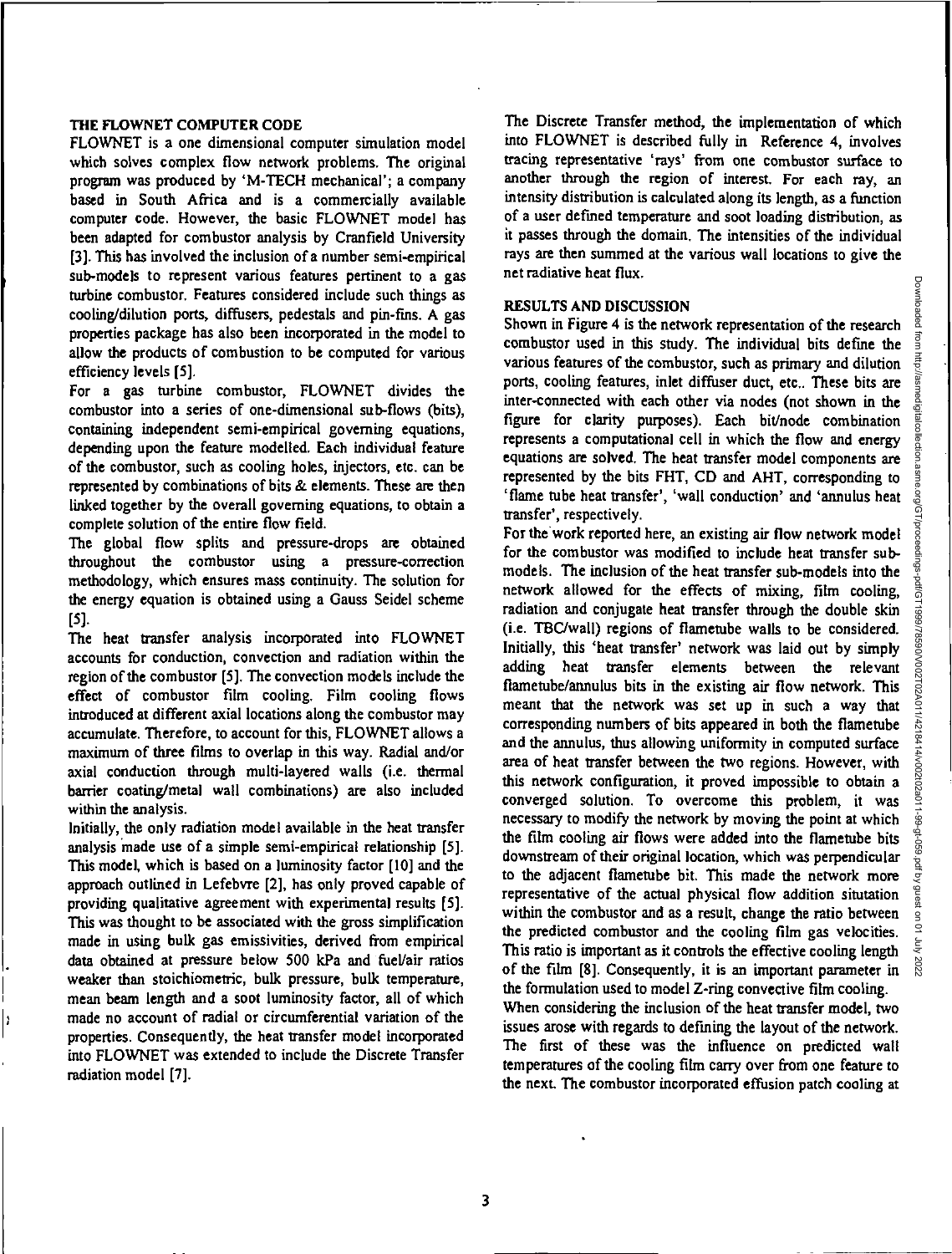Ý

ţ

the head of the combustor (Figure 1), augmented by cooling films being fed from air flows exiting the baseplate/heatshield assembly. This initial film cooling is continued downstream by the inclusion of additional Z-rings, as illustrated in Figure 1.

The role of cooling film devices is to generate a protective film of cooling air between the wall and hot combustion gases. This cooling film however is gradually destroyed by turbulent mixing with the hot gas stream and as a result, has a fmite length of effectiveness [2, 8]. This may, or may not, include extension of the cooling film into the next cooling bay. For this combustor, no data was available to indicate whether or not cooling film carry over occurred. However, included in the Zring cooling correlation in the heat transfer model is an option to consider the continuation of one cooling film into another. To assess the influence such continuation might have on estimated wall temperatures, the heat transfer model was executed with and without this option.

Shown in Figure 5 are predicted wall temperatures with and without cooling film carry over. Although there is some scatter in the data (due to the number of elements used to model the combustor), it is arguable that the inclusion of film cooling carry over has lead to a reduction in the predicted wall temperature. For this combustor, the baseplate/effusion film cooling flow is sufficently large [9] to suggest that carry over may occur [9] and as a result, for the work reported here, the model was operated with cooling film carry over.

The second point of uncertainty was the influence of port flows on predicted wall temperatures. The cooling film in the vicinity of the port will be destroyed by the jetting action of the port flow. However, it is arguable that, if the inter-port spacing is sufficiently large, the cooling film will remain unperturbed by the port flow, thus providing some cooling. At present the correlations incorporated within the heat transfer model have no way to account for this and its influence could therefore not be assessed.

Shown in Figure 6 are mean thermocouple temperature data for the inner 'hot' surface of the outer flametube wall with the combustor operating at a rig limited reference inlet condition of 9 bar, 820 K combustor air/fuel ratio of 29:1. Also plotted on this figure are the corresponding FLOWNET predicted wall temperatures for this condition. These predictions were obtained using the Discrete Transfer radiation model. FLOWNET is unable to discriminate temperature gradients in the circumferential direction. Consequently, for comparison purposes, the experimental data were averaged in the circumferential direction (Figure 2). Indicated by the hatched areas in Figure 6 are the bandwidths corresponding to thermal paint temperature data obtained using a nominally identical combustor geometry. These data, obtained as part of an separate programme, were taken from the painted 4 burner sector pictured in Figure 2.

The first row of thermocouples (at an axial distance, relative to the front of the combustor, of 0.04 m) have recorded the highest mean wall temperature at about 950 K. At this location, no thermal barrier coating is present and cooling is purely by film cooling. At the other measurement locations downstream of this point, the thermocouples indicate that the wall temperature is fairly uniform at a mean temperature of about 820 K. At the rear of the combustor, the thermocouple measurements increase slightly. This is believed to an artifact of the thermocouple measurement rather than any real increase in temperature. With the exception of the middle of the combustor, the thermocouple measunnents show similar temperatures to those recorded by the thermal paint data (hatch area on Figure 6). The reason for the discrepancy in the middle of the combustor is probably associated with a localised hot spot on the thermally painted combustor which was not thought to be present on the instrumented combustor.

To allow accurate assessment of combustor life performance, FLOWNET must be able to predict the combustor wall temperature to within an accuracy of 5 K. Comparison between the FLOWNET predicted wall temperatures and the corresponding thermocouple data in Figure 6 shows that, although the general trend has been reproduced, the network solver has over predicted the wall temperature by approximately 80 K relative to thermocouple measurements; although this discrepancy drops to about 40 K at the front of the combustor. Clearly, the target accuracy is not being met by FLOWNET. However, given the complexity of gas turbine combustion, a worst case discrepancy of about 80 K between prediction and measurement is encouraging.

One reason for the difference between the sets of data could be the accuracy of the calculated hot gas temperature in the flametube. Shown in Figure 7 is the one dimensional hot gas temperature calculated by the network solver for the reference inlet condition; 815 K at 915 bar and 29:1 combustor AFR. The calculation procedure included the use of a constrained equilibrium model, constrained for  $CO$  and  $CO<sub>2</sub>$ . Efficiency curves for an annular airspray combustor were used in computing these constraints. A mixing model [3] was used to compute the fuel/air ratio used in the equilibrium model.

Also plotted on Figure 7 are mean one dimensional experimental values of gas temperature at three different axial locations within the combustor. The agreement between the measurement derived and predicted temperature values at all planes is good.

The mean empirical data plotted in Figure 7 were derived from measured two dimensional profiles of gas temperature obtained as part of a separate research programme; the location of the measurement planes are indicated on Figure 1. The empirical temperature data were calculated from species measurements made within the combustor using an internal traversing sample probe. The stainless steel probe, incorporating high pressure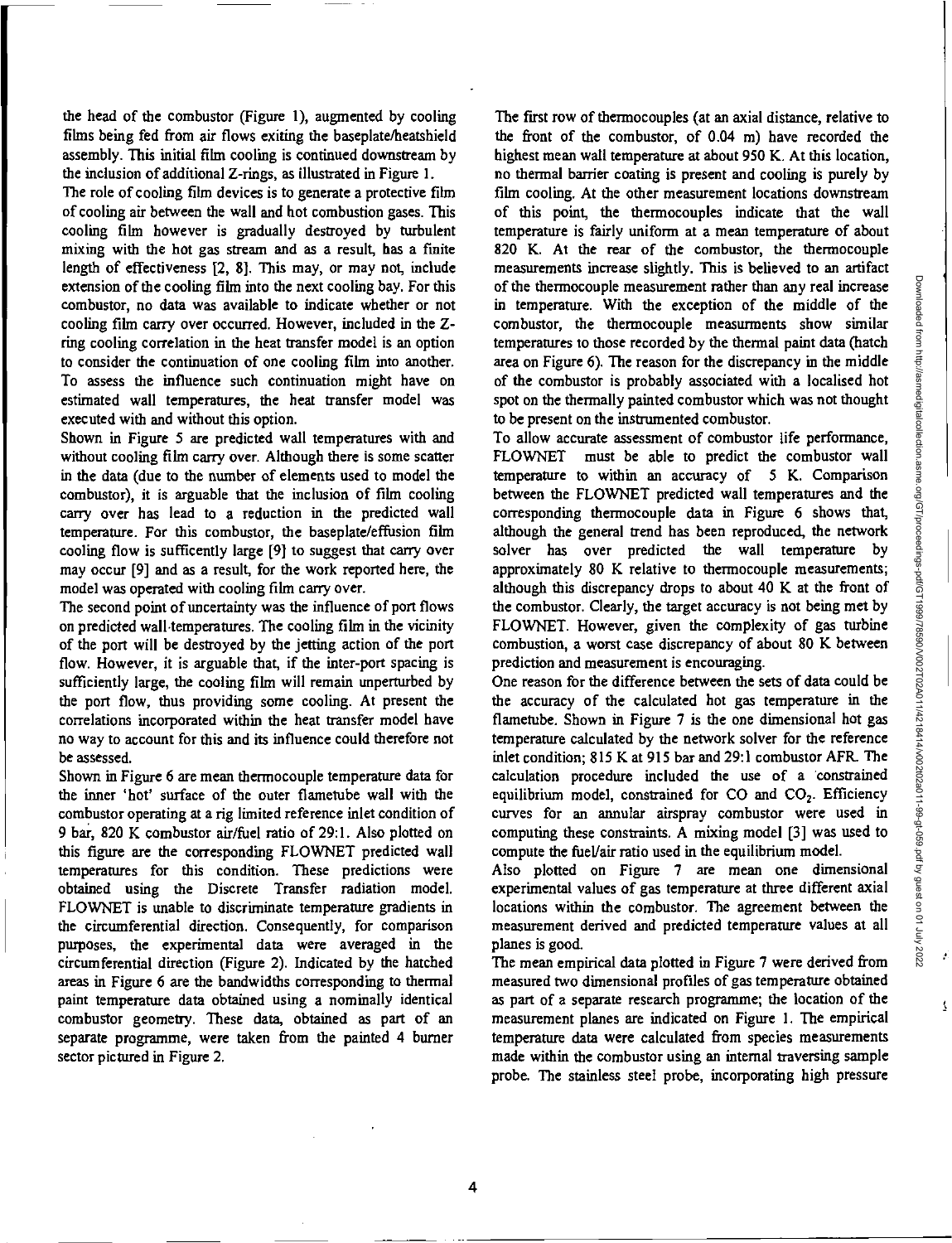water cooling, had four axes of freedom within the combustor left/right, horizontal/vertical, in/out and rotational. In addition to these degrees of freedom, the probe shape was interchangable to allow the complete inner space of the combustor to be accessed. Species measured included carbon dioxide  $(CO_2)$ , carbon monoxide  $(CO)$ , oxygen  $(O_2)$ , unburnt hydrocarbons (UHC), oxides of nitrogen (N0x), nitric oxide  $(NO)$  and hydrogen  $(H<sub>2</sub>)$ . Smoke measurements were also been made using two techniques: SAE filter paper and an optical method, the Sigrist smoke meter. To prevent condensation, the samples from the sample probe were transferred to the gas anlaysis system through a heated line, maintained at a temperature of 150 °C,  $\pm$  5°C. From these data, along with readings for ambient pressure and temperature and dew point, estimates of water (H<sub>2</sub>O), nitrogen (N<sub>2</sub>) and nitrogen dioxide  $(NO<sub>2</sub>)$  concentrations, and local AFR and gas temperature were made.

The Discrete Transfer method incorporated within FLOWNET allows for the use of different user defined soot volumes fractions in both the radial and axial directions. These provide a measure of the flame's 'optical' density. If sufficiently dense, a flame will only radiate heat from it's surface. In contrast, a flame of lower optical density will radiate heat not only from it's surface but also from within the flame brush.

The magnitude and profile of soot volume fractions used in the DT radiation model in the work reported here were derived from soot fraction measurements also obtained from within the sectored combustor using the internal traversing probe discussed earlier. As a result, the magnitude of the soot volume fractions that could be used for modelling the reference inlet condition were fixed by the available experimental data. However, whilst the magnitude of soot volume fraction was fixed, it was possible to vary the radial soot volume profile, to which the wall temperatures predicted by FLOWNET were found to be very sensitive. Shown in Figure 8 are wall temperatures calculated using two different radial soot profiles, as illustrated in Figure 10; the corresponding heat fluxes are given in Figure 9. Although it could be argued that the one dimensional soot profile gives a good representation of an average soot volume fraction, the two dimensional profile shown in Figure 10, with a decay in soot concentration at the combustor walls, is more representative of the actual soot profile, if still coarse when compare to the measured data, Figure 11.

The soot loading profile shown in Figure II is typical for the combustor at an axial location just downstream of the dilution ports (Plane D in Figure 1). As can be seen the soot profile should ideally be supplied as a three dimensional profile. In an effort to account for this, an attempt was made to apply a more sophisticated 20 radial profile to the model. Unfortunately, such a profile resulted in a failure of the model. This reason for this failure is currently unclear and is receiving further attention.

As a result of the introduction of a two dimensional soot profile, the predicted wall temperature was found to fall by about 150 K. Such sensitivity to a relatively minor change in radial soot profile would suggest that, for the reference inlet condition, the flame is optically thick and that the heat flux is the result of flame surface radiation. However, a drawback of the sensitivity of predicted wall temperature to the soot loading profile would indicate that, as an predictive tool, the heat transfer model would require a reasonable knowledge of the soot distribution in the combustor. Such information may only be available as a result of a experimental test programme.

However, although the inclusion of the two dimensional soot profile has improved the prediction, FLOWNET still over predicts the measured data by a significant amount. A possible reason for this is that, although the two dimensional soot profile reproduces the global features of the measured soot loading profile (as illustrated Figure II), it does not replicate the local radial and circumferential variations in soot concentration. Given the sensitivity shown by the model to soot loading, such variations may be important. As noted earlier, an attempt has been made to adopted a more sophisticated soot profile but this caused the model to fail. At present, this is currently undergoing investigation. A further source of error are the use of global combustor gas and pressure profiles, with no account taken of radial or circumferential variations. Both of these parameters will impact on the predicted radiative heat flux.

Shown in Figures 8 and 9 are the calculated wall temperatures and heat flux obtained with the semi-empirical radiation model. With this model, the resulting wall temperatures and heat flux are similar to those obtained with the one dimensional soot profile in the DT radiation model; this is a similar finding to that of earlier work undertaken at Cranfield University in a separate programme of work on a different combustor [5]. However, perhaps this is not surprising that the semi-empirical model greatly over-predicts the wall temperature given the simplifications associated with this method, as discussed earlier. Nevertheless, the results shown in Figures 8 and 9 indicate the the current semi-empirical correlation approach is inadequate when trying to achieve reliable predictions of wall temperature and that a more sophisticated approach, such as the DT method, is required.

The variation in measured and predicted wall temperatures with combustor AFR at a inlet pressure and temperature of 7 bar and 850 K, respectively, is presented in Figure 13. In obtaining these data, the DT radiation model was used in conjunction with the 2D soot volume fraction profile. For the 26:1 AFR case, the soot volume fraction was considered to be the same as that at the reference inlet condition. However, to allow for the fact that the magnitude of soot would fall with increasing AFR,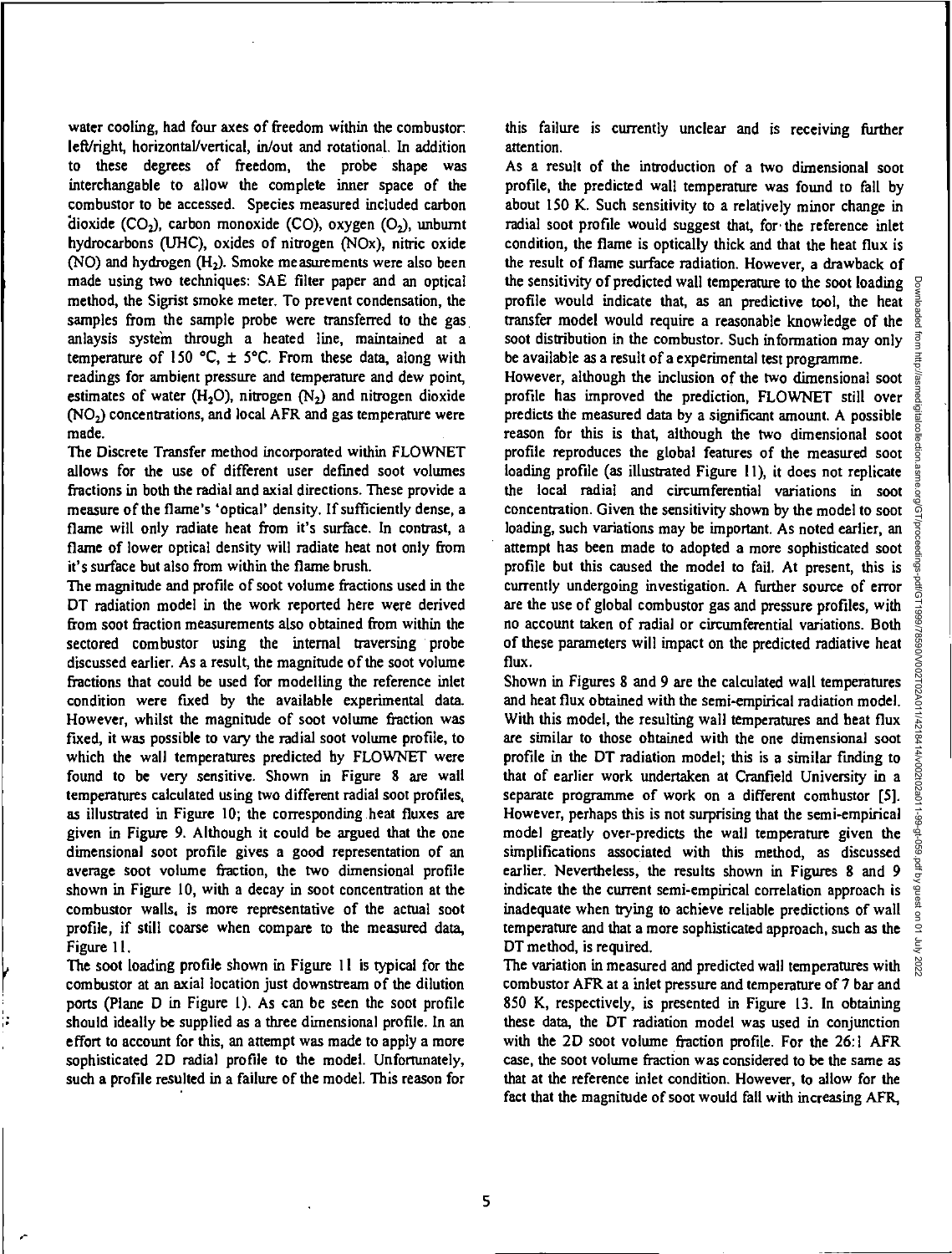the soot volume fraction for the other two cases in Figure 13 was assumed to reduce linearly with increases in AFR.

At the axial location of 0.04 m, it is noticeable that as the combustor AFR is increased, the measured wall temperature falls. This is associated with a corresponding fall in gas temperature within the combustor, as indicated in Figure 14. At a combustor AFR of 26:1, the network solver predicts a maximum gas temperature of about 2300 K downstream of the primary ports. This is because at this location the local AFR is near stoichiometric. As dilution air is introduced further downstream, the gas temperature can be seen to fall. However, the introduction of larger AFR's changes both the value of the peak temperature, which reduces, and the location at which it occurs. The shift in peak temperature towards the fuel injector is due to the fact that, under very lean conditions, the rich region immediately downstream of the fuel injector is the only location at which the stable combustion can be achieved.

With regards to the other thermocouple locations in Figure 13, a change in gas temperature with AFR is not registered. Here, the thermocouples record a wall temperature that is fairly uniform at about 850 K. This is the same as the inlet air temperature used for these experiments, suggesting that the thermal barrier coating is working effectively as a thermal block. However, it is interesting to note that, because the metal wall liner temperature (as indicated by the thermocouples) remains constant, the temperature gradient across the TBC must be varying as the gas temperature within the flametube varies. This thermal stress may prove detrimental with regards to the life span of the TBC.

Unlike the thermocouple measurements, the predicted wall temperatures do not indicate a fall in temperature in the primary zone region of the combustor as the AFR is increased. In general, the FLOWNET predictions suggest that there is little change in wall temperature as the mixture strength is reduced. As noted earlier with regards to Figure 6, the predicted wall temperatures are again larger than those recorded by the thermocouples.

The variation in measured wall temperature with inlet temperature at two different inlet pressures are shown in Figures 15 and 16. As the inlet temperature is increased at both pressures, the thermocouple data increases by a similar amount. This again indicates that the thermal barrier coating is working well and that the temperature of the liner is principally governed by the inlet air temperature in the TBC region. As noted in the discussion of Figure 13, the measured wall temperature in the region of no TBC at the front of the combustor (0.04 m axial location) show the highest value at all three inlet temperatures. And as with the other experimental data presented in these figures, the change in wall temperature follows the change in inlet temperature.For both inlet pressures, the network solver has reproduced the sensitivity of the wall temperature to inlet temperature indicated by the thermocouple

measurements. However, as with the other predicted wall • temperatures presented in this report, the model is over predicting the wall temperature by varying degrees of accuarcy. In general, the degree of over prediction remains constant, suggesting that the model is reproducing the salient features of the combustion process.

## **CONCLUSIONS**

Predictions of combustor 'hot' wall temperatures have been compared with thermocouple wall temperature measurements undertaken in a 4 burner sector research combustor for a range of operating conditions. The predictions have been obtained using a one-dimensional model based on the network approach. The model, FLOWNET, incorporated the Discrete Transfer radiation model, as well as sub-models for convection and conduction wall heat transfer and other flow features of the combustor.

Measured thermocouple wall temperatures compared well with thermal paint data at an inlet condition of 9 bar, 820 K and and combustor AFR of 29:1. The similarity of the thermocouple data and the thermal paint data with the inlet air temperature suggests that in regions where a thermal barrier coating is applied to the combustor, the combustor wall is effectively protected against radiative/convective heat flux.

Comparison between the measured wall temperature data and those predicted by the network model indicated that, for all the experimental conditions considered, the model is capable of reproducing the trends indicated by the thermocouple data. However, the network solver consistently over-predicted the magnitude of the wall temperature by 80 K. The value of the wall temperature was found to be very sensitive to the radial profile of soot volume fraction supplied to the discrete transfer model by the user. The best predictions of wall temperature were obtained using a 2D radial soot profile in which the soot volume fraction was allow to fall to zero in the vicinity of the wall. This profile was representative of experimentally measured soot volume fractions for the combustor being considered. However, futher improvements in the value of the predicted wall temperature may be possible if more precise radial and circumferential variations in soot, gas temperature and gas pressure are adopted.

Comparison between predictions made using the Discrete Transfer radiation model and a more simplistic semi-empirical radiation model, indicated that the semi-empirical approach was inadequate if reliable predictions of wall temperature are required.

### ACKNOWLEDGEMENTS

The authors would like to acknowledge Rolls-Royce Plc, and in particular Mr Mark Jefferies, for use of the FLOWNET network model and experimental data and Dr Phil Rubini of Cranfield University for helpful discussions on this work.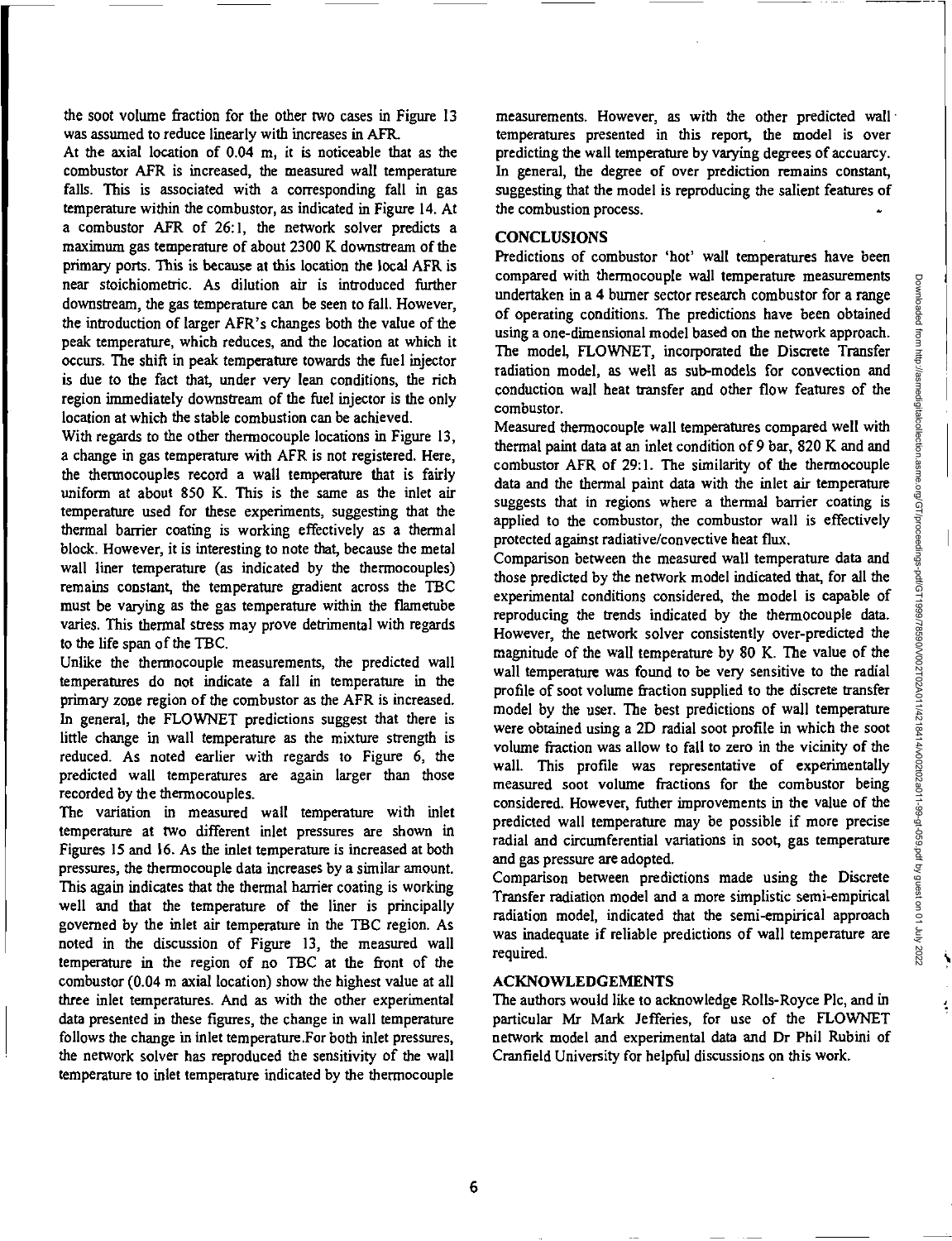#### **REFERENCES**

1. Eklund, D.R., Badinand, T and Fransson, T., *A Numerical study of Radiation Effects in Gas Turbine Combustion Chambers.,* AIAA technical paper 98-3822, 1998.

2. Lefebvre, A.H., *Gas Turbine Combustion,* McGraw-Hill Book Company USA, 1983

3. Stuttaford, P.J. and Rubini, P.A., *Preliminary gas turbine combustor design using a network approach.,* ASME technical paper no. 96-GT-135, 1996.

4. Stuttaford, P.J. and Rubini, P.A., *Assessment of a Radiative Heat Transfer Model for a New Gas Turbgine Combustor Preliminary Design Tool.,* 38th AIAA Conf., Reno, Nevada, Jan. 1997.

5. Stuttaford, P.J., *Preliminary Gas Turbine Combustor Design Using a Network Approach.,* PhD. Thesis, Cranfield University, England, 1997

6. Stetson, K.A., *Demonstration Test of Burner Liner Strain Measuring System.,* NASA Report R84-926376-15, June 1984.

7. Lockwood, F.C. and Shah, N.G., *A New Radiation Solution Method for Incorporation in General Combustion Prediction Procedures, Proceedings of the Eighteenth Symp. (lnt.) on* Combustion, The Combustion Institute, Pittsburg, pp. 1405- 1414, 1984

8. Stollery, J. L. and El-Ehwany, A. A. M., *A Note on the Use of a Boundary-Layer Model for Correlating Film-Cooling Data.,* Int. J. Heat Mass Transfer, 8, no. 1, pp. 55-65, 1965.

9. Jefferies, MI., Rolls-Royce plc., *Private communication,*  January 1998.

10.Mellor, A.M., (ed.), *Design of Modern Turbine Combustors., Academic* Press Ltd., London, 1990

| Condition       | $P_3$ | $T_3$ | <b>AFR<sub>cc</sub></b> |
|-----------------|-------|-------|-------------------------|
|                 | (bar) | (K)   |                         |
| ref.            | 9     | 820   | 29:1                    |
|                 | 5.    | 750   | 26:1                    |
| 2               | 5     | 800   | 26:1                    |
| 3               | 5     | 850   | 26:1                    |
| 4               | 7     | 750   | 26:1                    |
| 5               | 7     | 800   | 26:1                    |
| $\overline{6}$  | 7     | 850   | 26:1                    |
| 7               | 9     | 750   | 26:1                    |
| 8               | 9     | 800   | 26:1                    |
| 9               | 9     | 850   | 26:1                    |
| $\overline{10}$ | 7     | 850   | 26:1                    |
| 11              | 7     | 850   | 43.8:1                  |
| 12              |       | 850   | 53.2:1                  |

Table 1. Combustor inlet test conditions.

| Cond.                   |                     | Front of Combustor |                  |               |  |  |
|-------------------------|---------------------|--------------------|------------------|---------------|--|--|
|                         | $T_{\frac{mean}{}}$ | $T_{\text{max}}$   | $T_{\text{min}}$ | $\%_{\infty}$ |  |  |
| ref.                    | 942                 | 971                | 907              | 6.8           |  |  |
|                         | 878                 | 921                | 850              | 8.1           |  |  |
| $\overline{\mathbf{2}}$ | 876                 | 916                | 841              | 8.5           |  |  |
| 3                       | 887                 | 930                | 847              | 9.3           |  |  |
| 4                       | 928                 | 949                | 895              | 5.8           |  |  |
| 5                       | 942                 | 970                | 904              | 7             |  |  |
| 6                       | 940                 | 984                | 903              | 8.6           |  |  |
| 7                       | 971                 | 995                | 944              | 5.2           |  |  |
| 8                       | 984                 | 1007               | 951              | 5.7           |  |  |
| 9                       | 993                 | 1021               | 956              | 6.5           |  |  |
| 10                      | 984                 | 1007               | 951              | 5.7           |  |  |
| 11                      | 946                 | 966                | 925              | 4.3           |  |  |
| 12                      | 912                 | 927                | 840              | 9.5           |  |  |

Table 2. Variance in temperature measurements for front of combustor

| Cond.                   | TBC region        |                  |               |                   |  |
|-------------------------|-------------------|------------------|---------------|-------------------|--|
|                         | $T_{\text{mean}}$ | $T_{\text{max}}$ | $T_{\rm min}$ | $\%$ <sub>v</sub> |  |
| ref.                    | 824               | 834              | 805           | $\overline{3.5}$  |  |
| 1                       | 788               | 830              | 744           | 10.9              |  |
| $\overline{\mathbf{2}}$ | 779               | $\overline{823}$ | 744           | $\overline{10.1}$ |  |
| 3                       | 786               | 840              | 750           | 11.5              |  |
| 4                       | 806               | 856              | 793           | 7.8               |  |
| 5                       | 811               | 873              | 794           | 9.7               |  |
| 6                       | 825               | 878              | 794           | 10.2              |  |
| 7                       | 853               | 903              | 840           | $\overline{7.4}$  |  |
| 8                       | 857               | 916              | 841           | 8.8               |  |
| 9                       | 861               | 875              | 848           | $\overline{3}$ .  |  |
| 10                      | 857               | 916              | 841           | 7.8               |  |
| 11                      | 851               | 893              | 839           | 6.3               |  |
| 12                      | 847               | 873              | 828           | 5.3               |  |

Table 3. Variance in temperature measurements for TBC region of combustor.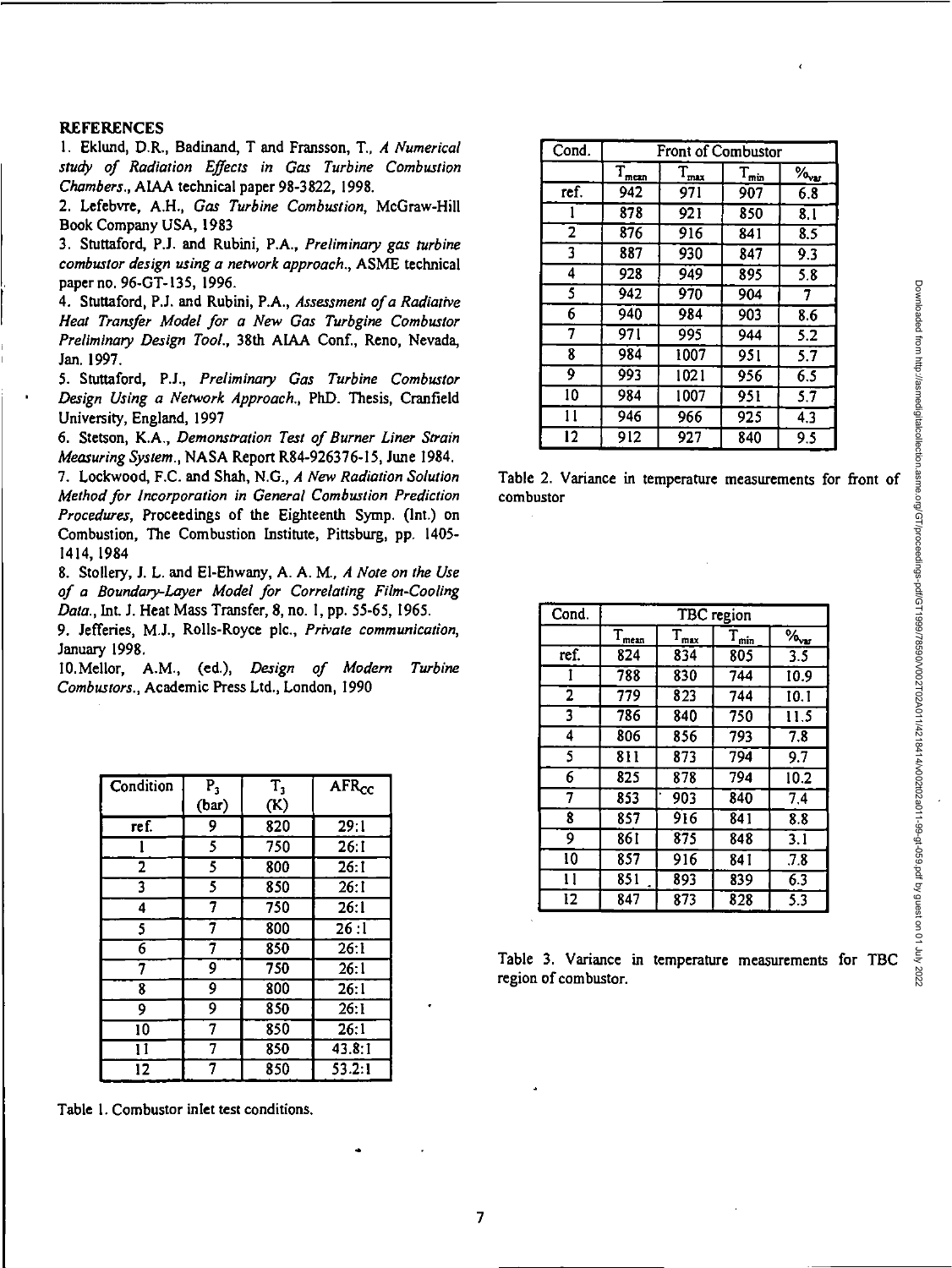

coating on inside of combustor the combustor thermocouple of combustor thermocouple fixing TBC Minimum clearance between thermocoupletip Combustor inner wall

Figure 1; Cross section of combustor assembly. Planes on figure indicate locations at which temperature and soot data were available.



and inner wall surface



Figure 2; Plan view of sectored research combustor. Crosses indicate location of thermocouples on outer combustor wall.



Figure 4; Combustor FLOWNET network representation.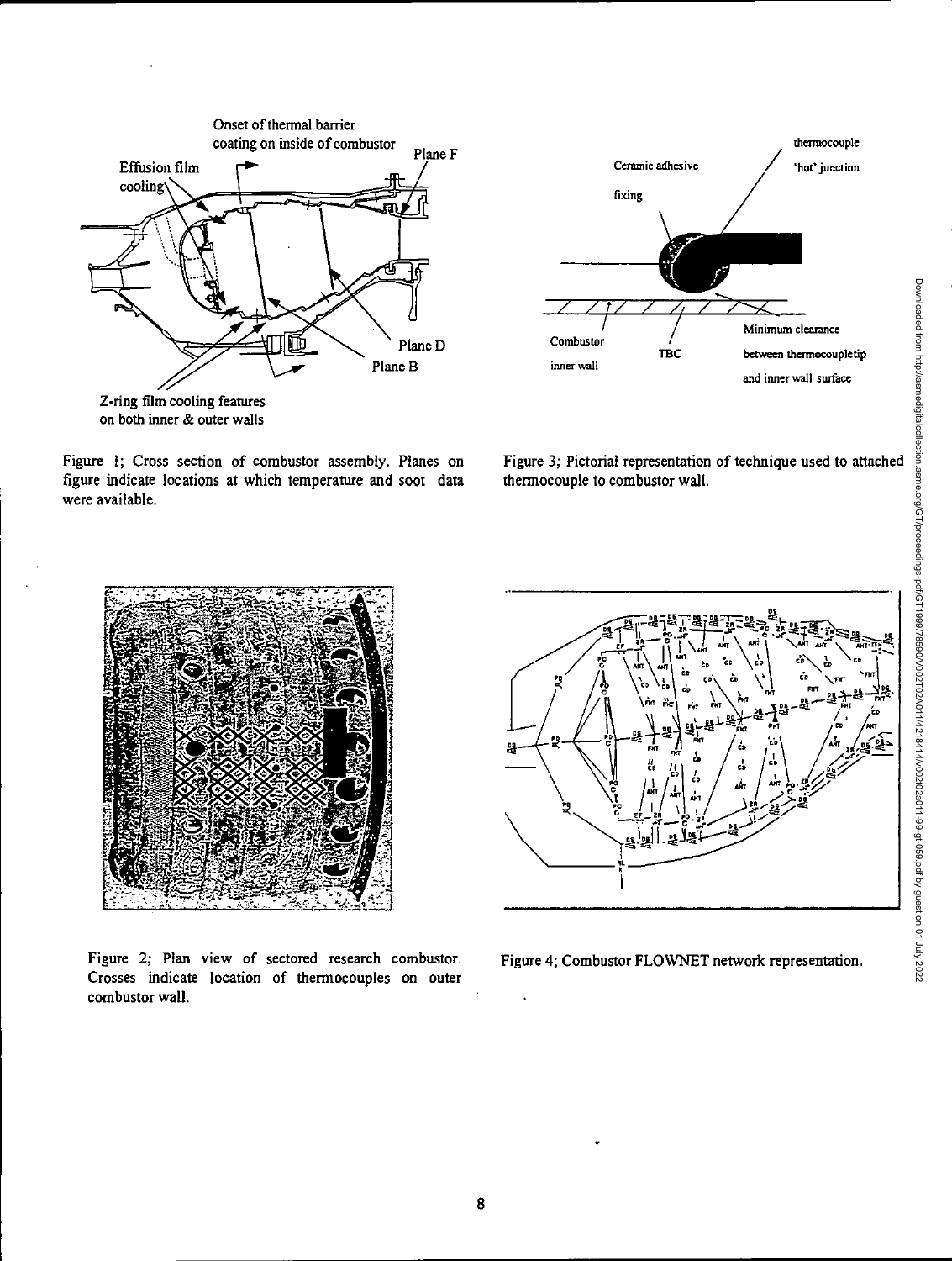

Figure 5; Influence of carried over cooling films on predicted Figure 7; FLOWNET predicted flametube gas temperature vall temperature.



compared with experimental values.



Figure 6; Comparison between predicted and measured wall temperatures. Hatch area indicates thermal paint band widths. temperatures.



Figure 8; Influence of radiation model on predicted wall

Downloaded from http://asmedigitalcollection.asme.org/GT/proceedings-pdf/GT1999/78590/V002T02A011/4218414/v002t02a011-99-gt-059.pdf by guest on 01 July 2022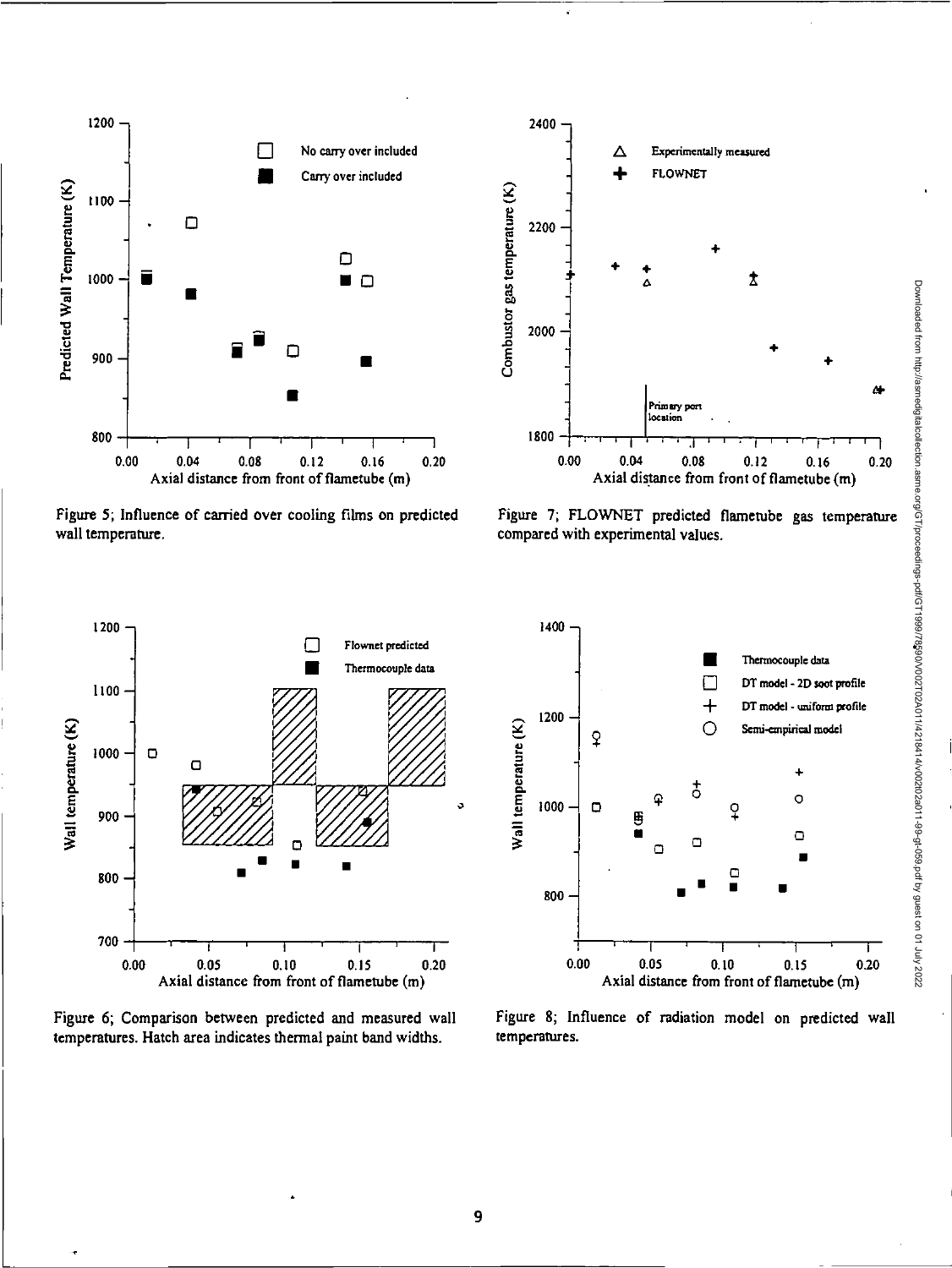

Figure 9; Influence of radiation model on predicted heat flux to Figure 11; Soot loading profile for research combustor (units:<br>wall. wall.  $mg/m^3$ ).





ID radial soot 2D radial soot







Downloaded from http://asmedigitalcollection.asme.org/GT/proceedings-pdf/GT1999/78590/V002T02A011/4218414/v002t02a011-99-gt-059.pdf by guest on 01 July 2022

 $\epsilon$